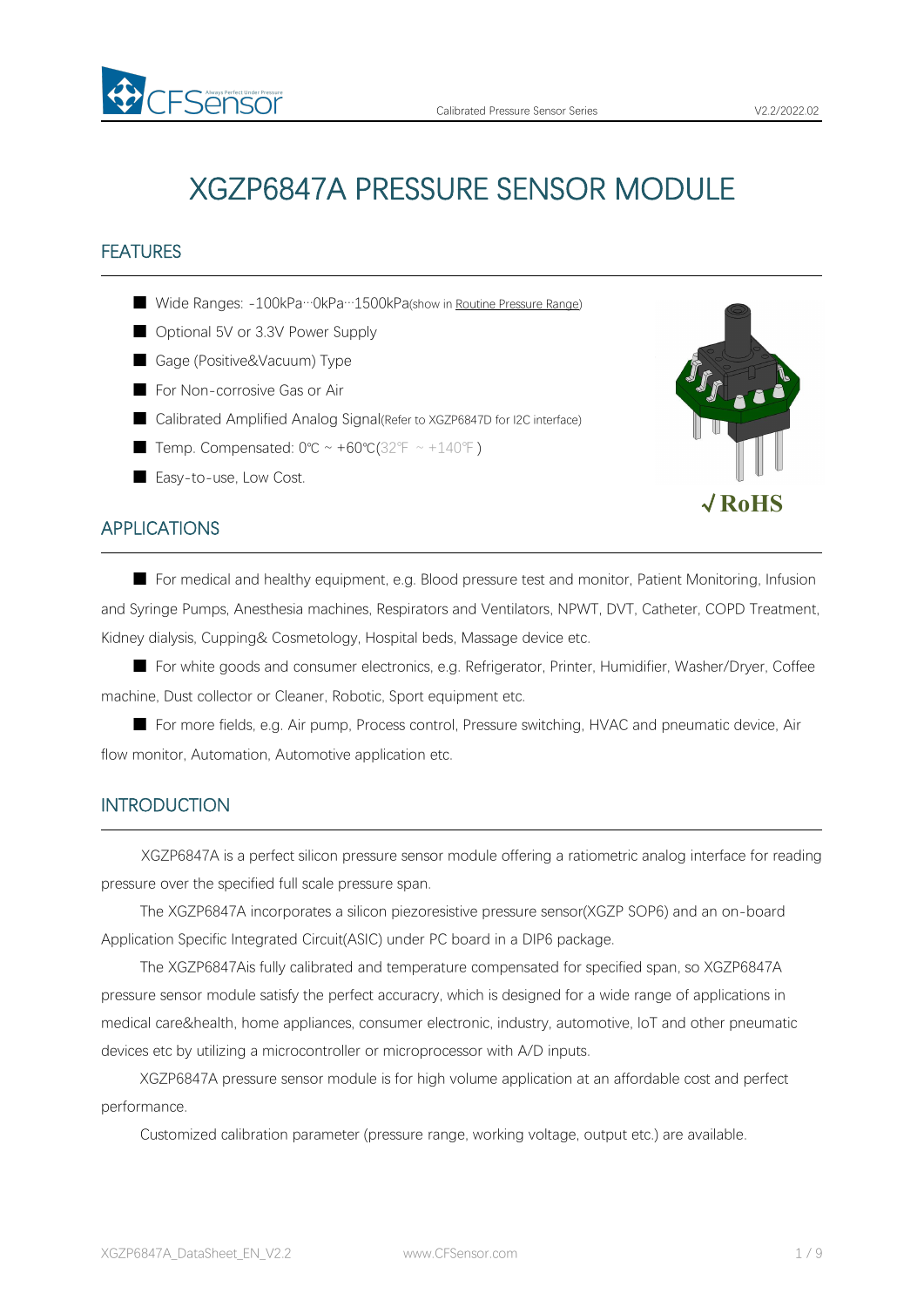

# PERFORMANCE PARAMETER

Unless otherwise specified, measurements were taken with a a temperature of  $25±1°C$  and humidity ranging from 25  $\frac{1}{2}$ 85%RH(supply voltage:5 Vdc or 3.3V or 3.0V)

|                       | <b>Item</b>                           | Data                          | Unit                    |
|-----------------------|---------------------------------------|-------------------------------|-------------------------|
|                       | Available Pressure Range <sup>1</sup> | $-10001500$                   | kPa                     |
|                       | Power Supply <sup>2</sup>             | 5/3.3/3.0                     | Vdc                     |
|                       | Max. Excitation Current               | $\mathcal{S}$                 | mA                      |
|                       | Output Range <sup>3</sup>             | $0.5 \sim 4.5/0.2 \sim 2.7$   | Vdc                     |
| Accuracy <sup>4</sup> | 10kPa < Pressure ≤ 200kPa             | ±1.5                          | %Span                   |
|                       | Pressure ≤ 10kPa or > 200kPa          | ±2.5                          |                         |
|                       | Long Term Stability <sup>5</sup>      | $\pm 0.5$                     | %Span                   |
|                       | Over Pressure <sup>6</sup>            | 2X ( < 500kPa)                | Rated                   |
|                       |                                       | $1.5X$ $\geq 500kPa$          |                         |
|                       | Burst Pressure <sup>7</sup>           | 3X ( < 500kPa)                | Rated                   |
|                       |                                       | $2X \geqslant 500 \text{kPa}$ |                         |
|                       | Compensation Temp. <sup>8</sup>       | $0 \sim 60/32 \sim 140$       | $\mathrm{C}/\mathrm{F}$ |
|                       | Operating Temp. <sup>9</sup>          | $-20 \sim 100/-4 \sim 212$    | $\mathrm{C}/\mathrm{F}$ |
|                       | Storage Temp.                         | $-20 \sim 125/-4 \sim 257$    | $\mathrm{C}/\mathrm{F}$ |
|                       | Response Time <sup>10</sup>           | 2.5                           | mS                      |

1 Pressure Range(Operating pressure): The available pressure range including variousspan, not a specific pressure range.

2 Power Supply:

2.1. Acceptable voltage deviation is within 5% of the specified voltage(e.g. 4.75~5.25V @5V working voltage)

2.2. Optional working voltage can be 2V to 5.5V with ratiometric voltage output (note in purchase order).

#### 3 Output Range:

3.1. Output Range is defined as the output voltage from minimum rated pressure to maximum rated pressure, including Offset( Zero output) : it is defined as the output voltage at the minimum rated pressure;

Full Scale Output (FSO): it is defined as the output voltage at the maximum or full rated pressure;

Full Scale Span (FSS): it is the algebraic difference between the output voltage at FSO and Offset.

3.2. Output range can be ratiometric(10%~90%Vdd) with the specified working voltage(make note in purchase order).

3.3. Output value is nominal values without the count of Accuracy deviation.

4 Accuracy: The max. deviation in output from ideal transfer function at any pressure or temperature over the specified ranges, units are in percent of full scale span (%FSS), which mainly consists of: Offset and Span Shift; Linearity(Non-linearity); Repeatability; Pressure Hsteresis ; TcOffset and TcSpan.

4.1. The accuracy in table is the typical output accuracy during specified pressure range. Contact factory for higher accuracy requirement(e.g  $\pm 0.5$ %Span) if need.

4.2 Non-linearity(Linearity): the deviation of measured output from "Best Straight Line" through three points (Offset pressure, FS pressure and ½ FS pressure)at constant temperature.

4.3 Repeatability: the deviation of measured output when the same pressure is applied continuously, with pressure approaching from the same direction within the specified operating pressure range,under the same operating conditions.

4.4 Pressure Hysteresis: the deviation of measured output at any pressure within the specified range, when this pressure is applied continuously, with pressure approaching from opposite directions within the specified operating pressure range, under the same operating conditions.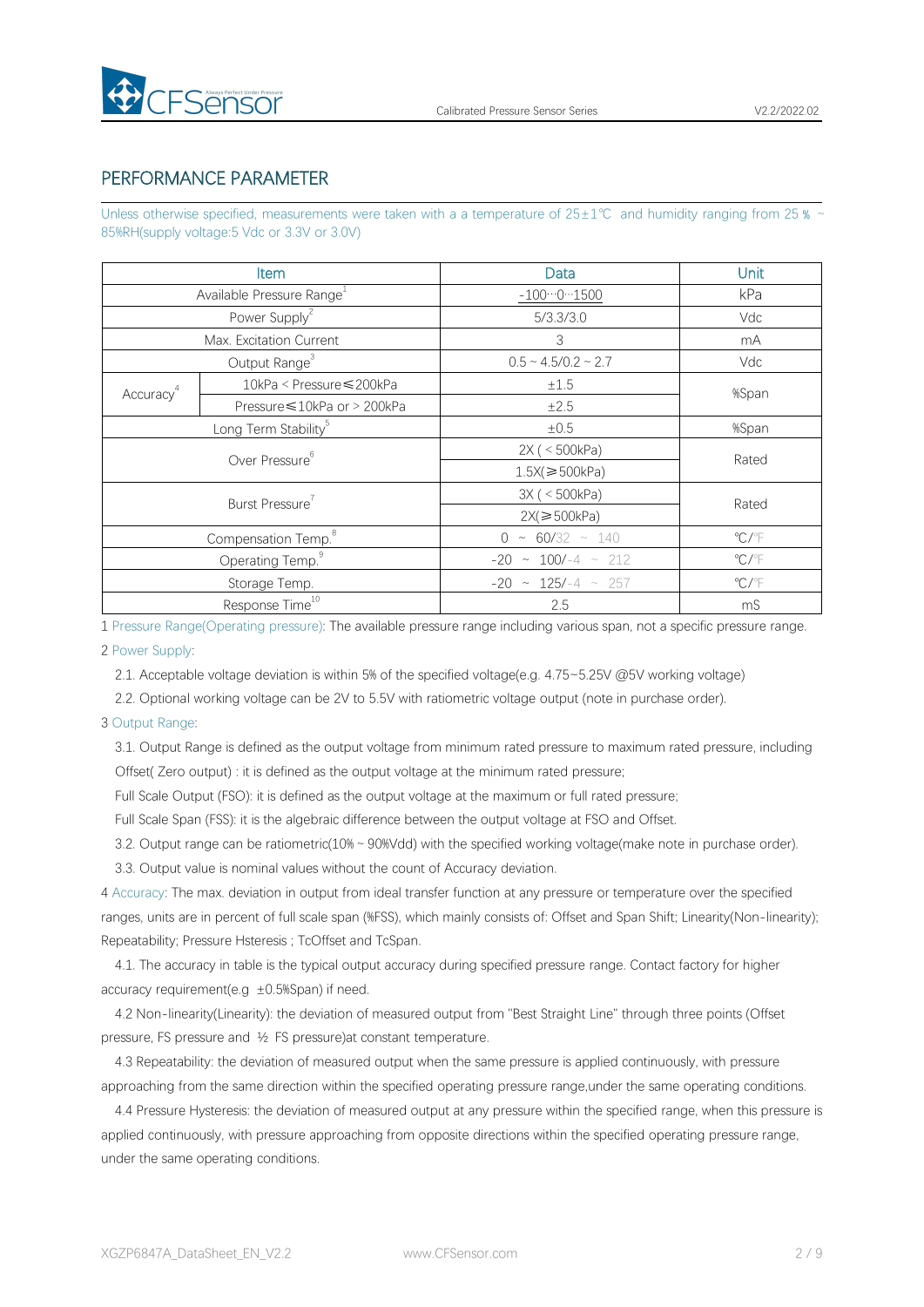

4.5 TcOffset (TCO:Temp. Coefficient of Offset): the deviation of measured output with minimum rated pressure applied, over the temperature range of 0° to 60°C, relative to 25°C.

4.6 TcSpan (TCS:Temp. Coefficient of Span): the deviation of measured output over the temperature range of 0° to 60° C, relative to 25°C.

5. Long Term Stability: the sensor's output deviation when subjected to 1000 hours pressure test.

6. Over Pressure (Proof pressure): the maximum pressure which may be applied without causing durable shifts of the electrical parameters of the sensing element and remain the specification once pressure is returned to the operating pressure range.

7. Burst Pressure: the maximum pressure which may be applied without causing damage to the sensing die or leaks; The sensor should not be expected to recover function after exposure to any pressure beyond the burst pressure.

8. Compensated Temperature: the temperature range over which the sensor have an output proportional to pressure within the specified performance limits.

9. Operating Temperature (or Ambient Temperature): the temperature range over which the sensor have an output proportional to pressure but may not remain within the specified performance limits.

10. Response Time: it is defined as the time for the incremental change in the output from 10% to 90% of of its final value when subjected to a specified step change in pressure.

# ELECTRICAL CHARACTERISTICS(Interior ASIC)

| Parameter                         | Min. | Typ. | Max. | Unit | <b>Notes</b> |
|-----------------------------------|------|------|------|------|--------------|
| Power Supply                      |      |      | 5.5  | V    |              |
| <b>Working Current</b>            |      | 100  |      | nA   |              |
| <b>Filter Capacitor</b>           |      | 100  |      | nF   |              |
| <b>PSRR</b>                       |      | 60   |      | dB   |              |
| Output Current Load               |      |      | 5    | mA   |              |
| Input Common Mode Rejection Ratio | 80   | 110  |      | dB   |              |
| Short-circuit Current Limit       | 15   | 20   | 25   | mA   |              |
| Upper limit Clamping Voltage      | 3/4  |      |      | VDD  |              |
| Lower limit Clamping Voltage      | 0    |      | 1/4  | VDD  |              |

# BLOCK DIAGRAM

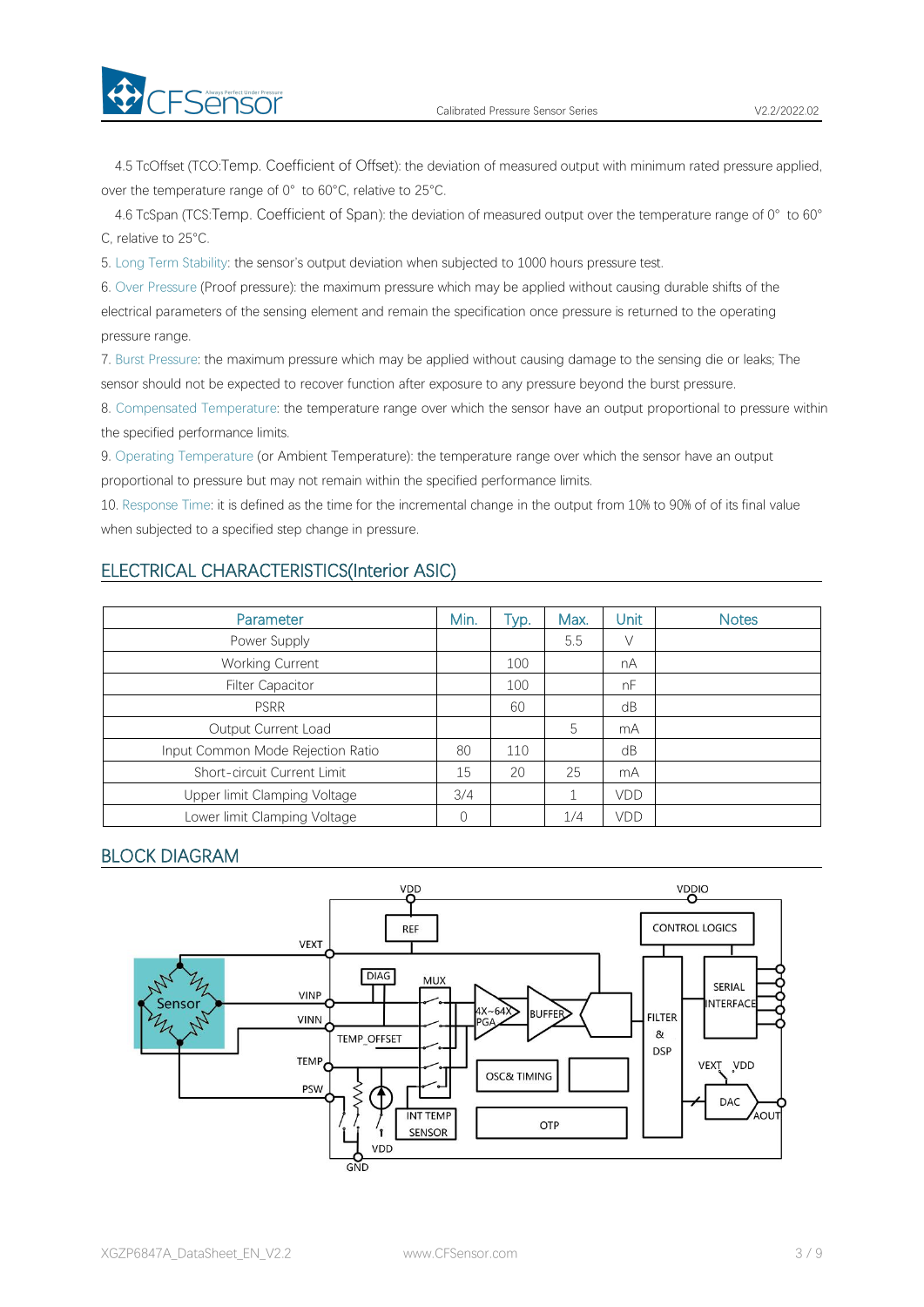

# DIMENSION (Unit:mm)







# ELECTRIC CONNECTION CIRCUIT DIAGRAM

|     | _                                  |     |                  | ∽  |     |
|-----|------------------------------------|-----|------------------|----|-----|
| N/C | $\overline{\phantom{0}}$<br>◡<br>◡ | GND | $\sqrt{2}$<br>レレ | ◡◡ | GND |

| <b>NAME</b> | <b>FUNCTION</b>                                |
|-------------|------------------------------------------------|
| N/C         | Do not connect to external circuitry or ground |
| VDD         | Voltage supply                                 |
| GND         | Ground                                         |
|             | Output voltage                                 |





# CROSS SECTION FOOTPRINT(REFERENCE)



Unit: mm

### Notes:

- 1.Implement ESD protection during whole soldering and assembly process.
- 2.Overload voltage(max.6.5Vdc) or current(max.5mA) may burn the ASIC and cause the sensor fail throughly.
- 3. More detalis about soldering and storage etc., refer to [Overall](#page-6-0) notes.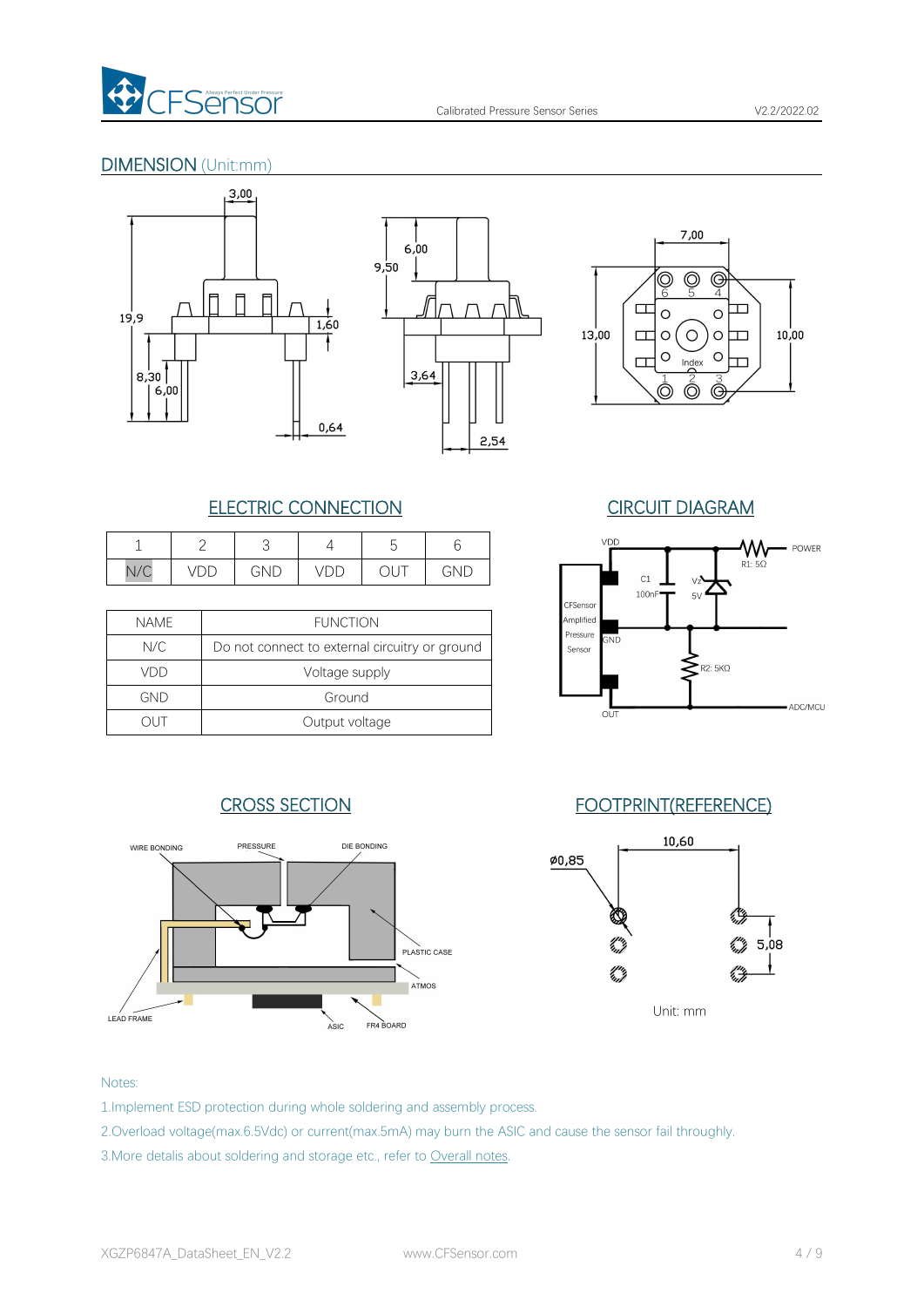

### ORDER GUIDE



Note: 1. Voltage 5Vdc as default value, add 33(or 30) behind model signify 3.3V(or 3.0V) power supply, e.g. : XGZP6847A040KPG33. 2. Custom requirement, please comment herewith Part number(e.g custom pressure range etc,.) or consult CFSensor

# <span id="page-4-0"></span>ROUTINE PRESSURE RANGE

Notes: 1. Unit conversion: 1000hPa=1000mbar≈750mmHg≈100kPa≈14.5PSI≈10mH<sub>2</sub>O≈1bar=0.1MPa;

|  | 2. Available for more custom pressure range e.g. $-7 \sim 7kPa$ , 0-1500kPa etc. |  |  |  |  |
|--|----------------------------------------------------------------------------------|--|--|--|--|
|--|----------------------------------------------------------------------------------|--|--|--|--|

| Pressure Range (kPa) | <b>Pressure Range</b> (by other units)                     | Part Number       |
|----------------------|------------------------------------------------------------|-------------------|
| $0 \sim 1$           | $0 \sim 10$ mbar / $0 \sim 100$ mmH <sub>2</sub> O         | XGZP6847A001KPG   |
| $0 \sim 2.5$         | 0 ~ 25mbar / 0 ~ 250mmH <sub>2</sub> O                     | XGZP6847A025HPG   |
| $0 \sim 5$           | 0 ~ 50mbar / 0 ~ 500mmH <sub>2</sub> O                     | XGZP6847A005KPG   |
| $0 \sim 10$          | $0 \sim 100$ mbar / $0 \sim 75$ mmHg                       | XGZP6847A010KPG   |
| $0 \sim 20$          | $0 \sim 200$ mbar / $0 \sim 150$ mmHg                      | XGZP6847A020KPG   |
| $0 \sim 40$          | $0 \sim 400$ mbar / $0 \sim 300$ mmHg                      | XGZP6847A040KPG   |
| $0 \sim 100$         | $0 \sim 1$ bar /0 ~ 14.5PSI                                | XGZP6847A100KPG   |
| $0 \sim 200$         | $0 \sim 2$ bar / $0 \sim 29$ PSI                           | XGZP6847A200KPG   |
| $0 \sim 500$         | $0 \sim 5$ bar / $0 \sim 72.5$ PSI                         | XGZP6847A500KPG   |
| $0 \sim 700$         | $0 \sim 7$ bar / $0 \sim 100$ PSI                          | XGZP6847A700KPG   |
| $0 \sim 1000$        | $0 \sim 10$ bar / 0 ~ 29PSI / 0 ~ 1MPa                     | XGZP6847A001MPG   |
| $-100 \sim 0$        | $-1 \sim$ 0bar / $-14.5 \sim$ 0PSI                         | XGZP6847A100KPGN  |
| $-30 \sim 0$         | $-300 \sim$ 0mbar / $-4.35 \sim$ 0PSI                      | XGZP6847A030KPGN  |
| $-20$ ~ 0            | $-200 \sim$ 0mbar / $-2.9 \sim$ 0PSI                       | XGZP6847A020KPGN  |
| $-1 \sim 1$          | $-10 \sim 10$ mbar / $-100 \sim 100$ mmH <sub>2</sub> O    | XGZP6847A001KPGPN |
| $-2.5$ ~ 2.5         | $-25 \sim 25$ mbar / $-250 \sim 250$ mmH <sub>2</sub> O    | XGZP6847A025HPGPN |
| $-5 \sim 5$          | $-50 \sim 50$ mbar / $-500 \sim 500$ mmH <sub>2</sub> O    | XGZP6847A005KPGPN |
| $-40 \sim 40$        | $-400 \sim 400$ mbar / $-300 \sim 300$ mmHg                | XGZP6847A040KPGPN |
| $-100 - 100$         | $-1 \sim 1$ bar / $-14.5 \sim 14.5$ PSI                    | XGZP6847A100KPGPN |
| $-100 \sim 300$      | $-1 \sim 3$ bar / $-14.5 \sim 43.5$ PSI                    | XGZP6847A300KPGPN |
| $-100 \sim 700$      | $-1 \sim 7$ bar / $-14.5 \sim 100$ PSI                     | XGZP6847A700KPGPN |
| $-100 \sim 1000$     | $-1 \sim 10$ bar / $-14.5 \sim 145$ PSI / 0.1 $\sim 1$ MPa | XGZP6847A001MPGPN |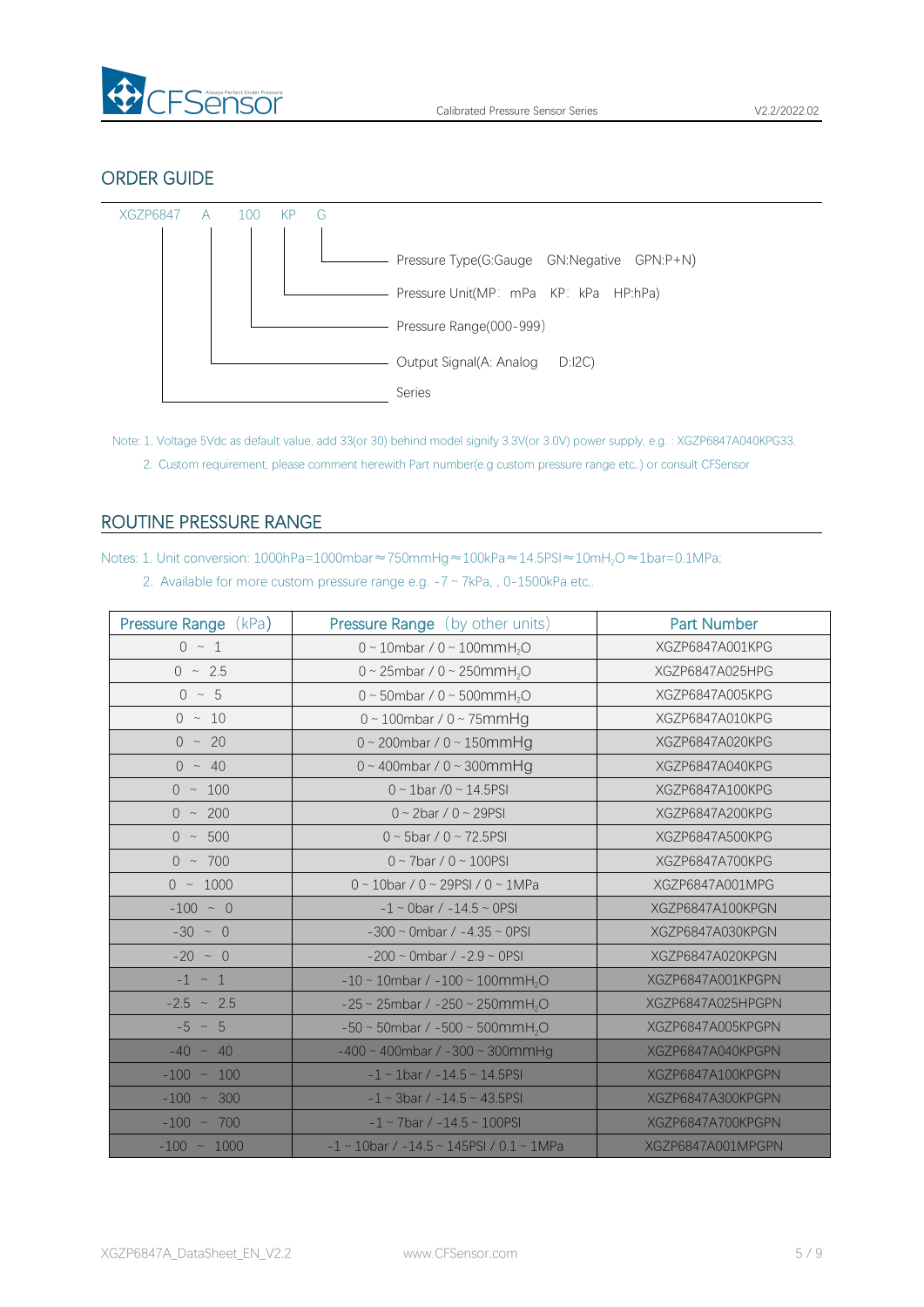

# XGZP6847A OUTPUT CURCE

Note: Output can be calibrated to reverse line with pressure, e.g.-100  $\sim$  0kPa correspond with 4.5  $\sim$  0.5V;

#### Negative Pressure

| <b>Ou</b>                       | 010KPGN | 020KPGN        | 100KPGN | Model     |
|---------------------------------|---------|----------------|---------|-----------|
| Output voltage<br>at full scale |         | Pressure (kPa) |         | Output(V) |
| 4.5V                            | $-10$   | $-20$          | $-100$  | 0.5       |
|                                 | $-7.5$  | $-15$          | $-75$   | 1.5       |
| Offset voltage                  | $-5$    | $-10$          | $-50$   | 2.5       |
| 0.5V<br>$\ldots$                | $-2.5$  | $-5$           | $-25$   | 3.5       |
|                                 |         |                |         | 4.5       |



### Pressure value VS Output value Curve(Output VS Pressure ) Pressure Conversion Formula

3.3V Power Supply: Pressure=(output-2.7)/K 1 Output voltage (V) 5V Power Supply: Pressure=(output-4.5)/K

|               | K Factor |      |
|---------------|----------|------|
| Range (kPa)   | 3.3(V)   | 5(V) |
| $-10 \sim 0$  | 0.25     | 0.4  |
| $-20 \sim 0$  | 0.125    | 0.2  |
| $-40 \sim 0$  | 0.0625   | 0.1  |
| $-100 \sim 0$ | 0.025    | 0.04 |

#### Negative Pressure to Positive Pressure

# Pressure value VS Output value Curve(Output VS Pressure ) Pressure Conversion Formula

| 1 Output vo     |                                 | 700KPGPN | 100KPGPN       | 040KPGPN | Model     |
|-----------------|---------------------------------|----------|----------------|----------|-----------|
|                 | Output voltage<br>at full scale |          | Pressure (kPa) |          | Output(V) |
|                 | 4.5V                            | $-100$   | $-100$         | $-40$    | 0.5       |
|                 |                                 | 100      | $-50$          | $-20$    | 1.5       |
|                 | Offset voltage                  | 300      | $-0$           |          | 2.5       |
|                 | 0.5V                            | 500      | 50             | 20       | 3.5       |
| Rated pr<br>(N) |                                 | 700      | 100            | 40       | 4.5       |



3.3V Power Supply: Pressure=(output-1.45)/K 5V Power Supply: Pressure=(output-2.5)/K

|                 | K Factor |          |
|-----------------|----------|----------|
| Range (kPa)     | 3.3(V)   | 5(V)     |
| $-10 \sim 10$   | 0.125    | 0.2      |
| $-40 \sim 40$   | 0.03125  | 0.05     |
| $-100 \sim 100$ | 0.0125   | 0.02     |
| $-100 \sim 700$ | 0.001785 | 0.002857 |

NOTE: -100KPA AS MAX NEGATIVE

#### Positive Pressure

|            |            |                |                |                                 |                  | Output voltage $(V)$ |                |                             |                      |   |
|------------|------------|----------------|----------------|---------------------------------|------------------|----------------------|----------------|-----------------------------|----------------------|---|
| Model      | 001KP      | 025HPG         | 005KPG         | Output voltage<br>at full scale |                  |                      |                |                             | 5V Power Supply: Pre |   |
| Output (V) |            | Pressure (kPa) |                |                                 | 4.5V             |                      | $\cdot$        |                             |                      |   |
| 0.5        | $\Omega$   | 0              | $\overline{0}$ |                                 |                  |                      |                |                             |                      | K |
| 1.5        | 0.25       | 0.625          | 1.25           | Offset voltage                  |                  |                      |                | Output span<br>voltage      | Range (kPa)          |   |
|            |            |                |                |                                 |                  |                      |                |                             | 1                    |   |
| 2.5        | 0.5        | 1.25           | 2.5            |                                 | 0.5V             |                      |                |                             | 2.5                  |   |
| 3.5        | 0.75       | 1.875          | 3.75           |                                 | 0 <sub>kPa</sub> |                      | Rated pressure |                             | 5                    |   |
| 4.5        | 1          | 2.5            | 5              |                                 | pressure         | Atomospheric         |                | $\rightarrow$ Pressure(kPa) | 10                   |   |
| Model      | 010KP      | 020KPG         | 040KPG         | 060KPG                          | 200KPG           | 500KPG               | 700KPG         | 001MPG                      | 20                   |   |
| Output (V) |            |                |                | Pressure                        | (kPa)            |                      |                |                             | 40                   |   |
| 0.5        | $\bigcirc$ | $\Omega$       | $\bigcap$      | $\mathbf{0}$                    | 0                | $\bigcirc$           | $\Omega$       | $\Omega$                    | 100                  |   |
| 1.5        | 2.5        | 5              | 10             | 25                              | 50               | 125                  | 175            | 250                         | 200                  |   |
| 2.5        | 5          | 10             | 20             | 50                              | 100              | 250                  | 350            | 500                         | 500                  |   |
| 3.5        | 7.5        | 15             | 30             | 75                              | 150              | 375                  | 525            | 750                         | 700                  |   |
|            |            |                |                |                                 |                  |                      |                |                             | 1000                 |   |
| 3.5        | 10         | 20             | 40             | 100                             | 200              | 500                  | 700            | 1000                        |                      |   |



#### Pressure value VS Output value Curve(Output VS Pressure ) Pressure Conversion Formula

3.3V Power Supply: Pressure=(output-0.2)/K 5V Power Supply: Pressure=(output-0.5)/K

|             | K Factor |          |
|-------------|----------|----------|
| Range (kPa) | 3.3(V)   | 5(V)     |
| 1           | 2.5      | 4.0      |
| 2.5         | 1        | 1.6      |
| 5           | 0.5      | 0.8      |
| 10          | 0.25     | 0.4      |
| 20          | 0.125    | 0.2      |
| 40          | 0.0625   | 0.1      |
| 100         | 0.025    | 0.04     |
| 200         | 0.0125   | 0.02     |
| 500         | 0.005    | 0.008    |
| 700         | 0.003571 | 0.005714 |
| 1000        | 0.0025   | 0.004    |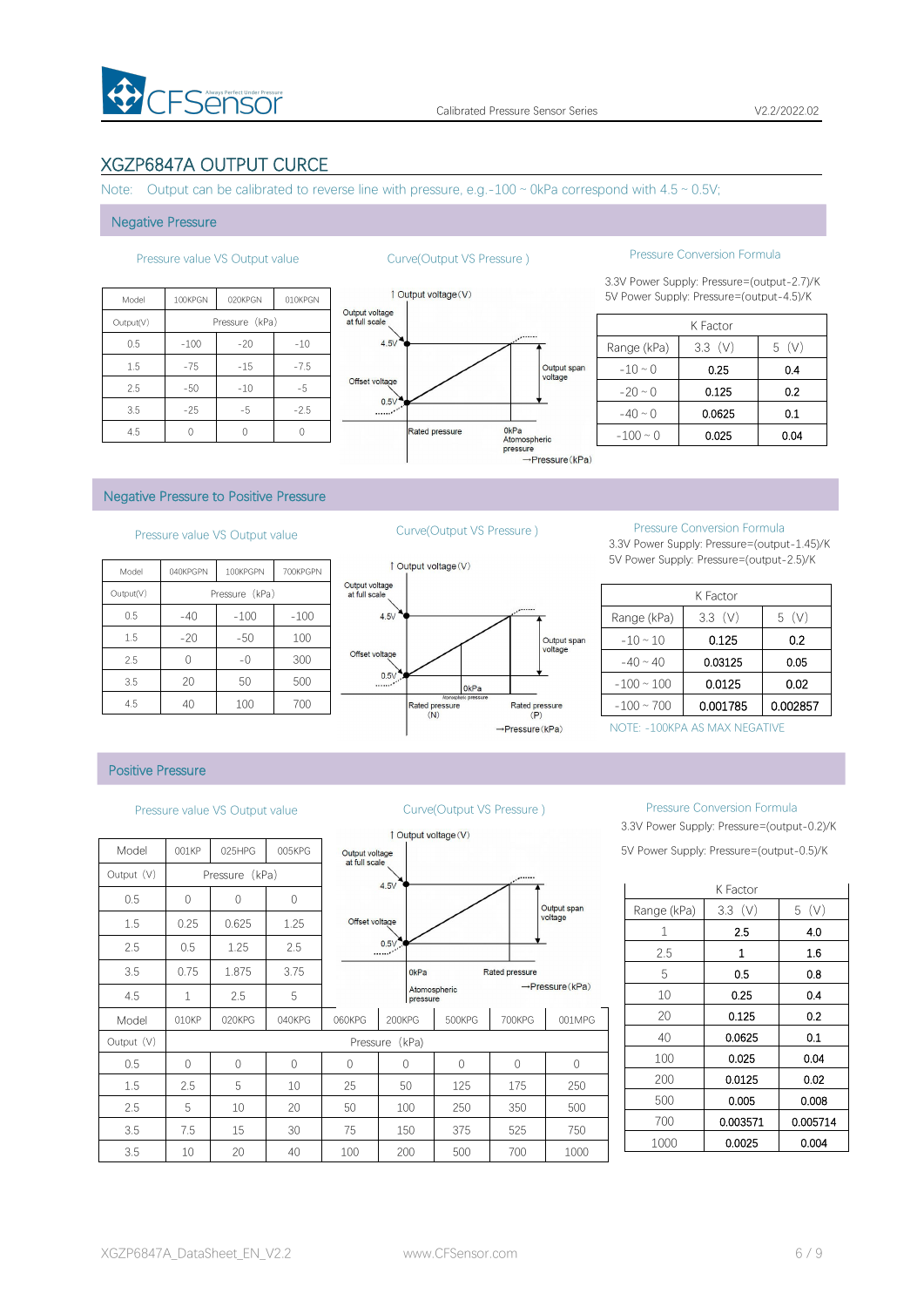

# <span id="page-6-0"></span>OVERALL NOTES

Unless otherwise specified, following notes are general attention or presentation for all products from CFSensor.

#### Mounting (For XGZP6847 sensor)

The following steps is for transmitting the air pressure to sensor after sensor soldering on PCB.

▼ Select the air pressure inlet pipe(recommended dia:2.5mm)

that is firm enough to prevent the pressure leaks.

▼ We suggest to fix the air pressure inlet pipe securely by a fixture when pressure is exceed 300kPa.

▼ Do not block the inlet pipe and atmosphere hole(at side of housing) with gel or glue..

▼ Avoiding excessive external force operation



Contact CFSensor for fixture if required

Due to its small size, the thermal capacity of the pressure sensor is low. Therefore,

take steps to minimize the effects of external heat. Damage and changes to characteristics may occur due to heat deformation. Use a non-corrosive resin type of flux. Since the pressure sensor is exposed to the atmosphere, do not allow flux to enter inside.

▼ Manual soldering

Soldering

☉Raise the temperature of the soldering tip between 260 and 300°C/500 and 572°F (30 W) and solder within 5 seconds. ☉The sensor output may vary if the load is applied on the terminal during soldering.

☉Keep the soldering tip clean.

▼DIP soldering (DIP Terminal)

☉Keep the temperature of the DIP solder tank below 260°C/500 and solder within 5 seconds.

☉To avoid heat deformation, do not perform DIP soldering when mounting on the PCB which has a small thermal capacity.

▼Reflow soldering (SMD Terminal)

☉The recommended reflow temperature profile conditions are given below.



☉Self alignment may not always work as expected, therefore, please carefully note the position of the terminals and pattern.

☉The temperature of the profile is assumed to be a value measured with the printed circuit board of the terminal neighborhood.

☉Please evaluate solderbility under the actual mounting conditions since welding and deformation of the pressure inlet port may occur due to heat stress depending on equipments or conditions.

▼ Rework soldering

☉Complete rework at a time.

☉Use a flattened soldering tip when performing rework on the solder bridge. Do not add the flux.

☉Keep the soldering tip below the temperature described in the specifications.

- ▼ Avoid drop and rough handling as excessive force may deform the terminal and damage soldering characteristics.
- ▼ Keep the circuit board warpage within 0.05 mm of the full width of the sensor.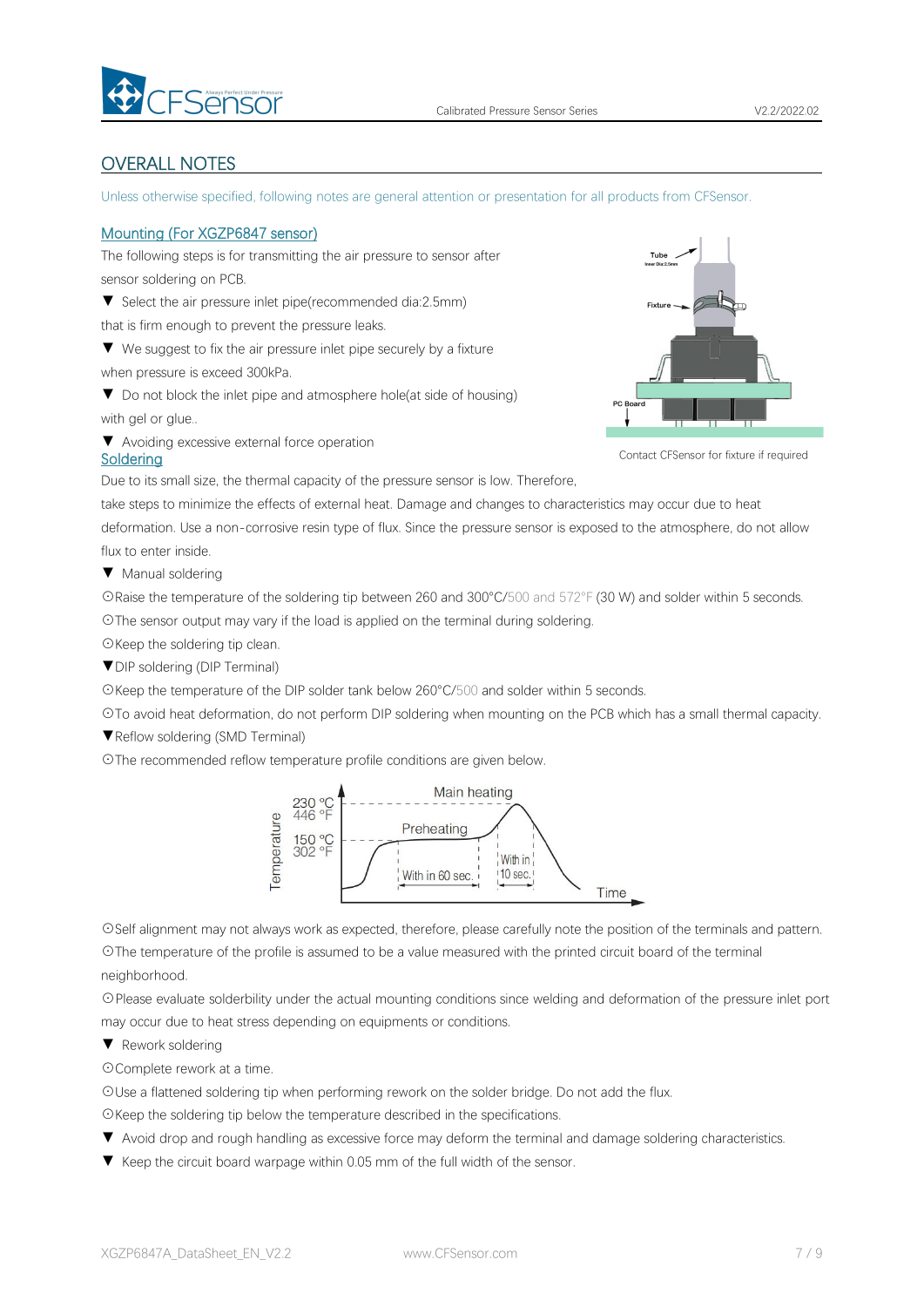

▼ After soldering, do not apply stress on the soldered part when cutting or bending the circuit board.

▼ Prevent human hands or metal pieces from contacting with the sensor terminal. Such contact may cause anomalous outlets as the terminal is exposed to the atmosphere.

▼ After soldering, prevent chemical agents from adhering to the sensor when applying coating to avoid insulation deterioration of the circuit board.

#### **Connecting**

▼ Correctly wire as in the connection diagram. Reverse connection may damage the product and degrade the performance.

▼ Do not use idle terminals(N/C) to prevent damages to the sensor.

#### **Cleaning**

▼ Since the pressure sensor is exposed to the atmosphere, do not allow cleaning fluid to enter inside from atmosphere hole (for Gauge type sensors) and inlet pipe.

▼ Avoid ultrasonic cleaning since this may cause breaks or disconnections in the wiring.

#### **Environment**

▼Please avoid using or storing the pressure sensor in a place exposed to corrosive gases (such as the gases given off by organic solvents, sulfurous acid gas, hydrogen sulfides, etc.) which will adversely affect the performance of the pressure sensor chip.

▼Since this pressure sensor itself does not have a water-proof construction(even available media can be liquid), please do not use the sensor in alocation where it may be sprayed with water, etc.

▼Avoid using the pressure sensors in an environment where condensation may form. Furthermore, its output may fluctuate if any moisture adhering to it freezes.

▼The pressure sensor is constructed in such a way that its output will fluctuate when it is exposed to light. Especially when pressure is to be applied by means of a transparent tube, take steps to prevent the pressure sensor chip from being exposed to light.

▼Avoid using pressure sensor where it will be susceptible to ultrasonic or other high-frequency vibration.

▼ Please keep the sensors sealed using static shielding bags on storage. The PINs of sensor(if have) may be black by oxidation under atmosphere environment if the materials include the oxidizable material, althought it wouldn't affect the sensor performance.

#### More Precautions

▼That using the wrong pressure range or mounting method mayresult in accidents.

▼The only direct pressure medium you can use is non-corrosive gas or air as illuminated above(Note: some sensors are compatible with liquid media). The use of other media, in particular, corrosive gases and liquid (organic solvent based, sulfurous acid based, and hydrogen sulfide based, etc.) or contains foreign substances will cause malfunction and damage.<br>Please do not use them and check with CFSensor.

▼The pressure sensor is positioned inside the pressure inlet. Never poke wires orother foreign matter through the pressure inlet since they may damage the sensor or block the inlet. Avoid use when the atmospheric pressure inlet(only for Gauge type pressure sensor) is blocked.

▼ Use an operating pressure which is within the rated pressure range. Using a pressure beyond this range may cause damage.